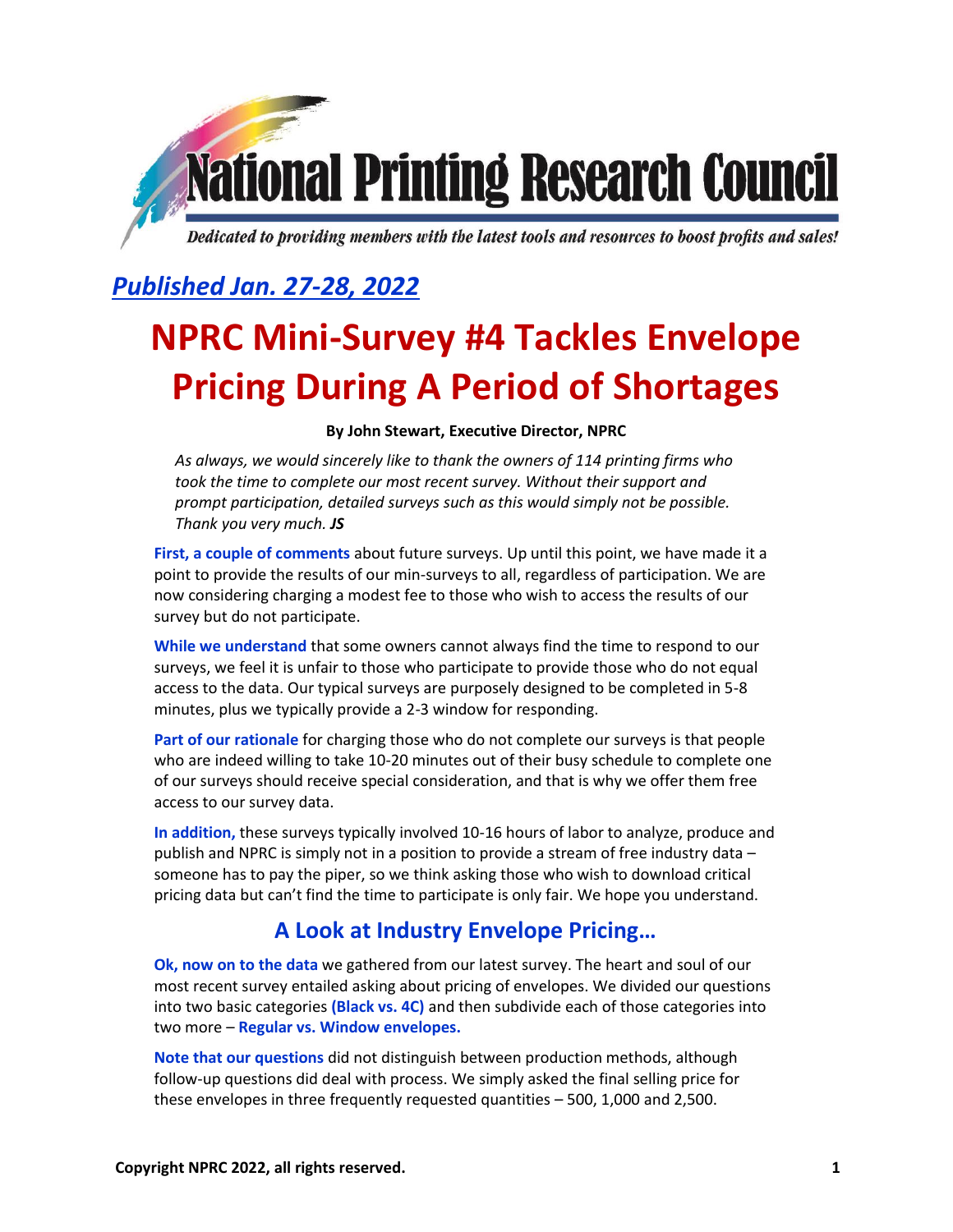**What follows are four tables** that provide extremely accurate pricing data for the four categories of envelopes we surveyed. We only eliminating data (answers) on two occasions, because we deemed the data to be true outliers. The data we did end up using was extremely consistent. Note the similarity in pricing represented by Average Pricing and Median Pricing. This indicates a very consistent distribution of pricing data over a relatively narrow range, and thus means the pricing data is very consistent.

**If your current prices** for these types and quantities of envelopes are close to what we are presenting then fine. However, if your prices are varying by +/- 15% or more then your pricing is beginning to approach what might be considered "outlier" pricing. If you find your prices are consistently on high side and yet you have no problem obtaining those prices then then we would be the last to suggest making changes.

**However, If your prices are noticeably and consistently below** our industry averages by a significant margin then we suggest you avoid the popular refrain, *"I can't possibly get those prices in my market area. If I tried to get those prices in my market I would go out of business."* The facts are that many printers (a majority) are indeed getting those prices as our current survey can attest.

|                          | 500 #10/24 Reg         | 1000 #10/24 Reg. | 2500 #10/24 Reg. |  |
|--------------------------|------------------------|------------------|------------------|--|
|                          | <b>Env. - 1-S, Blk</b> | $Env - 1-S, Blk$ | Env, 1-S, Blk    |  |
| <b>COUNT</b>             | 114                    | 114              | 113              |  |
| <b>AVERAGE</b>           | \$95.42                | \$140.78         | \$266.06         |  |
| <b>MEDIAN</b>            | \$95.00                | \$132.75         | \$254.45         |  |
| % Diff Avr to Med        | 0.4%                   | 5.7%             | 4.4%             |  |
| <b>Margin of Error %</b> | 5.7%                   | 3.4%             | 1.6%             |  |

#### #10/24 REGULAR ENVELOPES (BLK)

#### #10/24 WINDOW ENVELOPES (BLK)

|                          | 500 #10/24 Win    | 1000 #10/24 Win   | 2500 #10/24 Win   |
|--------------------------|-------------------|-------------------|-------------------|
|                          | $Env - 1-S$ , Blk | $Env - 1-S$ , Blk | $Env - 1-S$ , Blk |
| <b>COUNT</b>             | 114               | 114               | 113               |
| <b>AVERAGE</b>           | \$102.83          | \$153.21          | \$289.70          |
| <b>MEDIAN</b>            | \$100.85          | \$148.78          | \$278.32          |
| % Diff Avr to Med        | 1.9%              | 2.9%              | 3.9%              |
| <b>Margin of Error %</b> | 5.2%              | 2.8%              | 1.3%              |

#### #10/24 REGULAR ENVELOPES (4C)

|                          | 500 #10/24 Reg   | 1000 #10/24 Reg. | 2500 #10/24 Reg. |
|--------------------------|------------------|------------------|------------------|
|                          | $Env. - 1-S. 4C$ | $Env - 1-S, 4C$  | $Env, 1-S, 4C$   |
| <b>COUNT</b>             | 112              | 112              | 112              |
| <b>AVERAGE</b>           | \$182.48         | \$281.43         | \$535.04         |
| <b>MEDIAN</b>            | \$180.96         | \$279.00         | \$518.37         |
| % Diff Avr to Med        | 0.8%             | 0.9%             | 3.1%             |
| <b>Margin of Error %</b> | 2.8%             | 1.4%             | 0.6%             |

#### #10/24 WINDOW ENVELOPES (4C)

|                          | 500 #10/24 Win  | 1000 #10/24 Win | 2500 #10/24 Win |
|--------------------------|-----------------|-----------------|-----------------|
|                          | $Env - 1-S, 4C$ | $Env - 1-S, 4C$ | $Env - 1-S, 4C$ |
| <b>COUNT</b>             | 112             | 112             | 111             |
| <b>AVERAGE</b>           | \$192.66        | \$298.55        | \$573.54        |
| <b>MEDIAN</b>            | \$190.59        | \$291.12        | \$540.83        |
| % Diff Avr to Med        | 1.1%            | 2.5%            | 5.7%            |
| <b>Margin of Error %</b> | 2.1%            | 1.1%            | 0.4%            |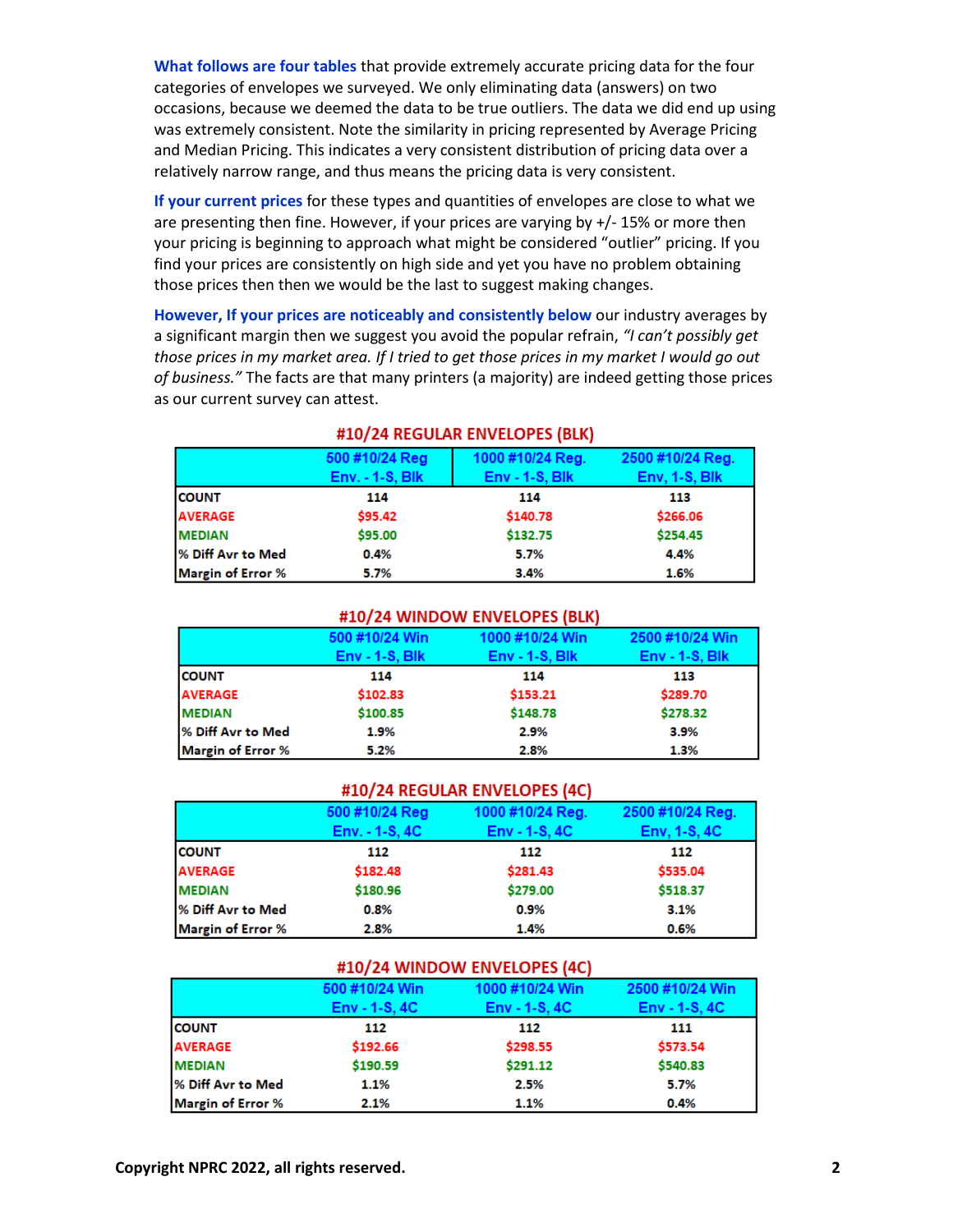**Comparing pricing for digitally-produced envelopes** – The **2021-22 Digital Color Pricing Study** vs pricing today! Out of curiosity, we grabbed our copy of the aforementioned study and compared pricing. We found some very interesting data.

**First, envelope pricing in the 2021-2022 Pricing Study** was limited strictly to digitally produced envelopes while our current survey intentionally did not make that distinction as far as the production process was concerned.

**Interestingly enough, pricing for 1/0 envelopes** in the last study were approximately 10- 15% higher than what is noted in our current survey. That may be due to the fact that the 2021 Study reports digital only pricing as opposed to our current survey that does specify or distinguish the process being used.

**One disturbing note or admission** on our part is the fact that in the **2021-22 Digital Survey** we did not specifically distinguish and clarify that we were asking for "black" pricing when we said 1/0. We assume it is possible that some prior survey participants did in fact distinguish and separate pricing for 1C vs. pricing for black. We just don't know.

**Of equal interest** is when we turned to the 2021-22 Study and compared 4C pricing for envelopes against our current survey results. The results were amazing! The pricing for 4C envelopes as gathered in early Jan. 2021 is amazingly similar (almost identical) to what we gathered in our recent survey.

**As an example,** the average price for 1,000 #10/24, 4/0 envelopes in early 2021 was \$286.05. The price today from our recent survey - \$281.43. If your curious about other quantities as well as regular vs. window you'll have to do that on your own.



## **Production Methods Utilized**

**The chart above** provides the answers to our question that asked printers to indicate the production method they were most likely to use to produce the 1C and 4C envelopes in the quantity range being surveyed. Since the second choice (the red bar) is not really a production method, the statistics might be distorted a bit.

**Nonetheless, the clear implication** of the answers to this question is that the vast majority of respondents (almost 74%) indicated that digital production would be the primary process used to produce 4C envelopes in the quantities being surveyed. Producing 1C envelopes are more likely to be split between digital and offset production, although as noted 31% of our survey respondents no longer have offset presses.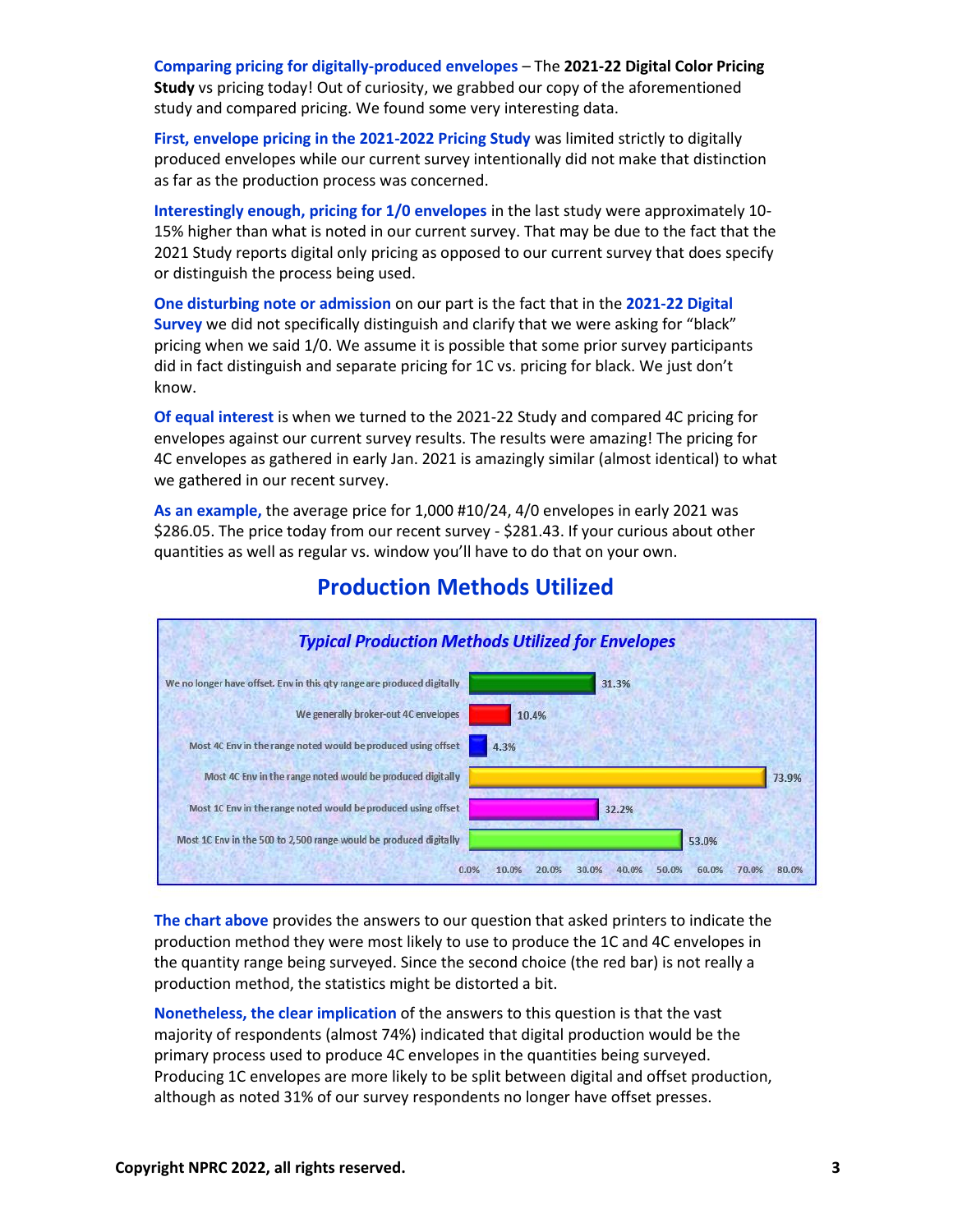## **Real-World Delivery Time Expectations**

**We specified** in our questions that the customer placed the order Monday AM, and requested a delivery time of Thursday, mid-day. We asked printers how they would characterize this request and how would they handle it. Below is a graph of the responses.



## **Production Methods Utilized**

**After asking specific questions** regarding production methods, we allowed survey participants to provide additional commentary. We've made no effort to clean-up or otherwise interpret their comments.

- *I would outsource depending on the art work. Fine lines and some screens I would send out to print on a press.*
- *1000 pieces we do in house on digital color machine. All others b&w or color get sent out unless we are doing variable data at the same time.*
- *Full bleed 4C would be brokered out*
- *Depends on schedule - at higher quantities we would print offset for 1/C envelopes if pressman is available*
- *We would broker if not needed in 3 days or less.*
- *2,500 color we would probably broker, but at this timing we would do in house.*
- *We also have pricing tiers for 1 color and 2 color even though we produce these all digitally.*

**Copyright NPRC 2022, all rights reserved. 4**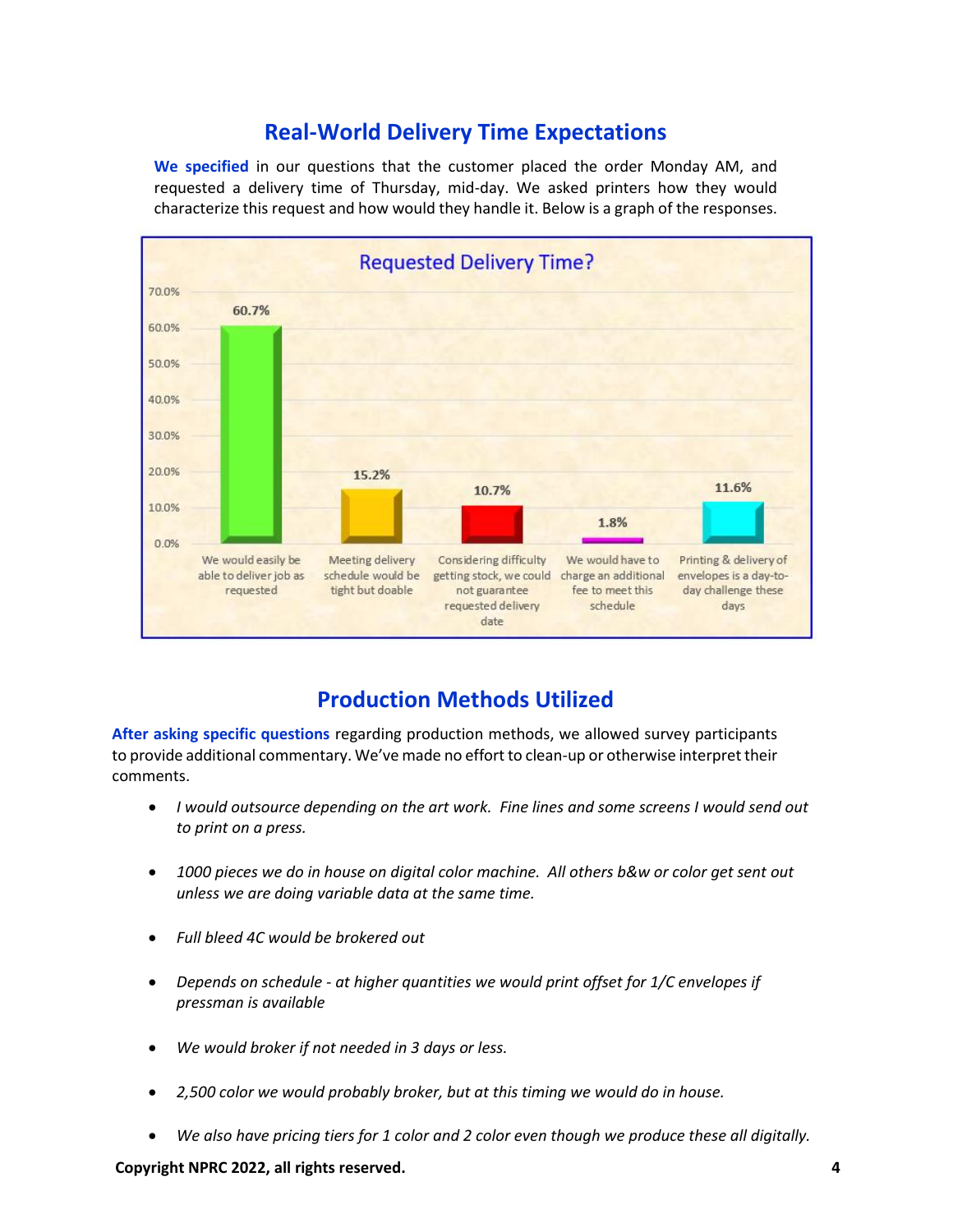- *You didn't ask for those prices so these are the two ends of my envelope pricing spectrum*
- *InkJet for envelopes*
- *We would generally broker out quantities above 1000 4C envelopes*
- *2500 Runs probably would go offset unless offset busy and digital not*
- *With enough time we would broker out 2k+ 4C envelopes and likely 2k+ Black ink envelopes as well.*
- *500 to 1000 we do digital. 2,500 and up single color, Black, reflex blue, red or green are brokered out but we loose the 3 day turnaround and a week and a half is normal.*
- *Inkjet*
- *Most 1c env over 1000 qty would be produced offset*
- *Most 4C Envelopes 1000 and under would be produced digitally. Most 4C envelopes 1001 and over would be produced using offset*
- *Pricing provided is using inkjet envelope press. Digital press prices are higher due to higher click costs.*
- *will at times run B & W digital depends on work flow...If 1 color PMS generally offset*
- *2,500 is the point at which we would move from digital to offset on 1 Color Envelopes.*
- *We use memjet for envelopes.*
- *We run our full color envelopes on our Canon C810 but we have to send out window envelopes.*
- *It would be tight schedule wise on the window send outs for the Thursday pick up, but it could happen*
- *if we got the order Monday morning.*
- *over 1000 we would probably do it on the Press*
- *500 - digital 1,000 and up - offset*

I would outsource depending on the art work. Fine lines and some screens I would send out to print on a press.

1000 pieces we do in house on digital color machine. All others b&w or color get sent out unless we are doing variable

Full bleed 4C would be brokered out

Depends on schedule - at higher quantities we would print offset for 1/C envelopes if pressman is available

We would broker if not needed in 3 days or less.

**Copyright NPRC 2022, all rights reserved. 5**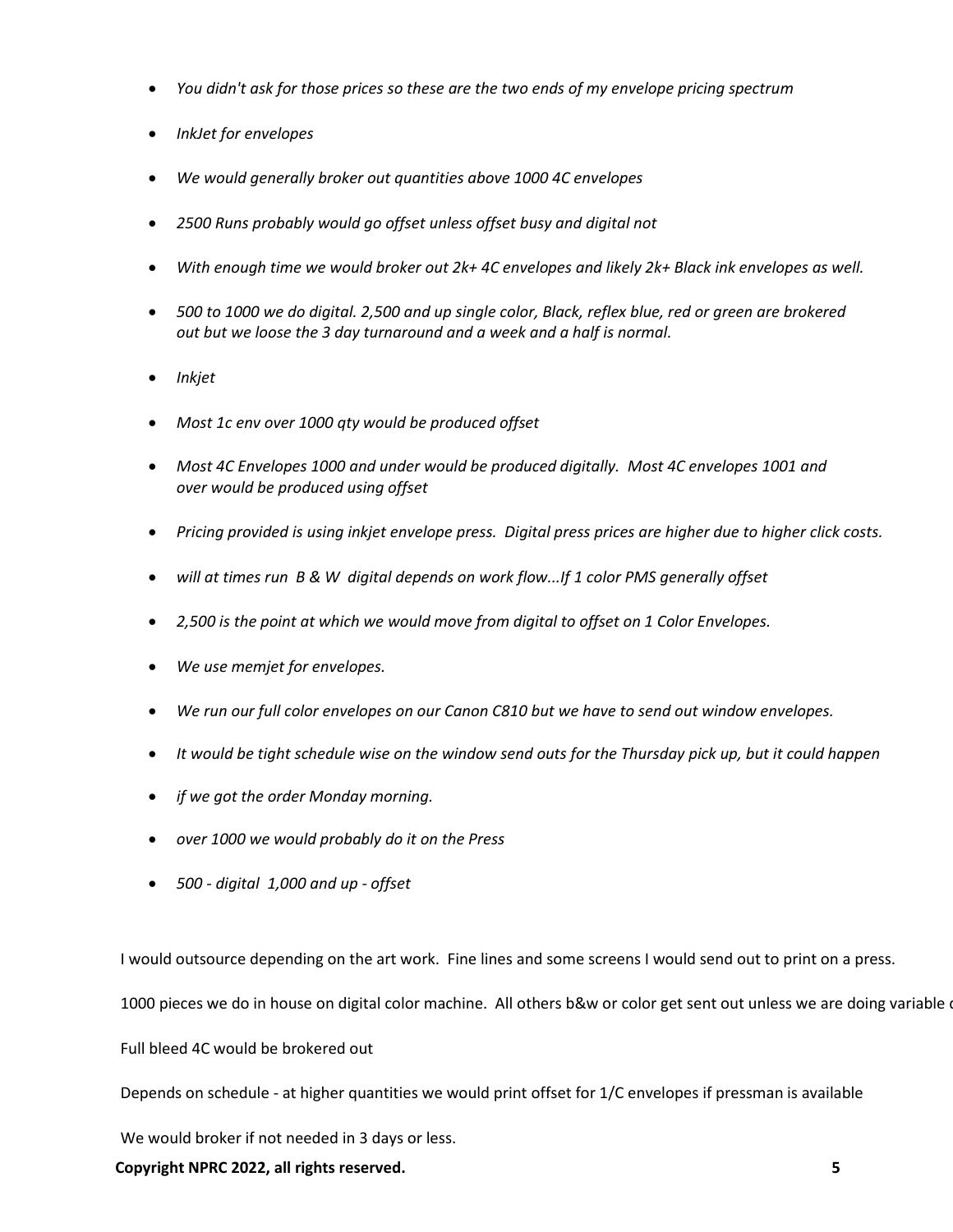2,500 color we would probably broker, but at this timing we would do in house.

We also have pricing tiers for 1 color and 2 color even though we produce these all digitally. You didn't ask for those prid

500 AND 1000 DIGITAL 2500 OFFSET

InkJet for envelopes

We would generally broker out quantities above 1000 4C envelopes

2500 Runs probably would go offset unless offset busy and digital not

With enough time we would broker out 2k+ 4C envelopes and likely 2k+ Black ink envelopes as well.

500 to 1000 we do digital. 2,500 and up single color, Black, reflex blue, red or green are brokered out but we loose the 3

Inkjet

Most 1c env over 1000 qty would be produced offset

Most 4C Envelopes 1000 and under would be produced digitally. Most 4C envelopes 1001 and over would be produced

Pricing provided is using inkjet envelope press. Digital press prices are higher due to higher click costs.

will at times run B & W digital depends on work flow...If 1 color PMS generally offset

2,500 is the point at which we would move from digital to offset on 1 Color Envelopes.

We use memjet for envelopes.

We run our full color envelopes on our Canon C810 but we have to send out window envelopes. It would be tight sched morning.

over 1000 we would probably do it on the Press

500 - digital 1,000 and up - offset

## **Comments Re Requested Delivery Times**

**Once again,** after provided their answers regarding the requested delivery time, we allowed for further editorial comments. See below:

- *we have printing partners that we could send the job to locally in order to get this done on time – but we may have to increase the price.*
- *Typically, 5 working days*
- *Black printed envelopes would be quicker, the 4 color jobs would be challenging*
- *Maybe not always "easily" depending on our schedule, but we could accommodate most all requests.*

**Copyright NPRC 2022, all rights reserved. 6**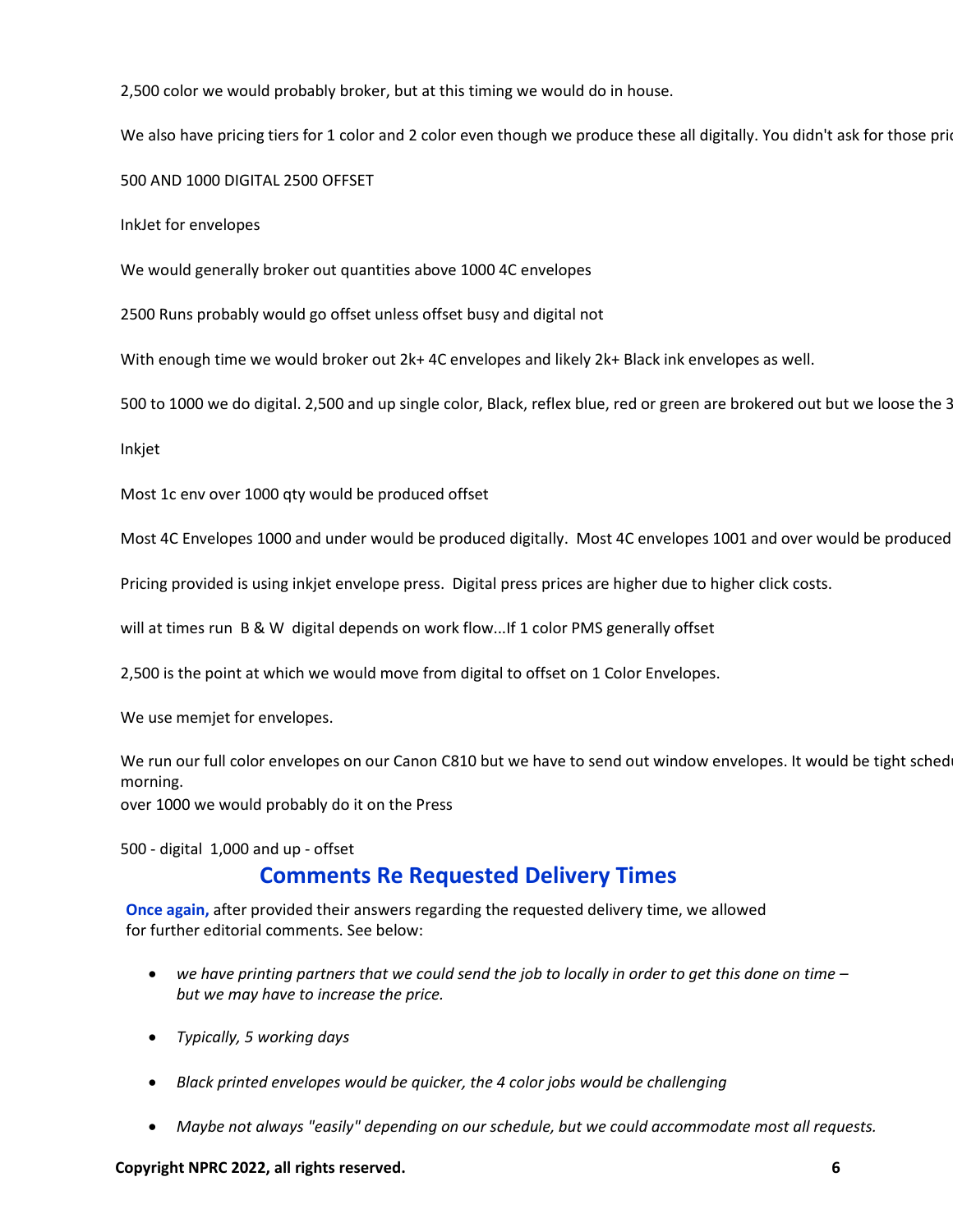- *As we currently have inventory, the request is "easy." The inventory question next week? Or the following week?*
- *With stock levels being what they were a year ago, we would normally have this job done in 3-5 business days, could do it in 1-3 but would charge approx.. 10% more*
- *Even though it would be easily delivered we would let the customer know it would be tight and will require an additional fee to meet the schedule.*
- *Recent Supply chain issues have caused the price of Digital Window (Heat Tolerable) envelopes to balloon.*
- *Unless the stock is not available - who knows from week to week?*
- *At this time we would be able to deliver the envelopes in that time frame. Next week may be a different story.*
- *They would most likely be delivered to a local customer, the next day.*
- *It depends - 500 typically not an issue as we have several thousand in stock but higher quantities would depend on availability*
- *We would normally broker the 4c envelopes. To meet this deadline I would print digitally at a higher cost to the client*
- *If envelopes are in stock, no problem printing digitally in the timeframe.*
- *We would check envelope availability before guaranteeing the job, but in general should not be a problem.*
- *Although under most conditions this would be no problem, supply chain issues would be the only thing to hold us back from something like this. For now, we've been able to get #10 regs and #10 Wins when we need them even if it meant changing suppliers.*
- *I would say tight, but doable is the closest option above. But, I'd like to add that it just depends on the current workload, what's on the envelope press vs. other presses that may take precedent, and what does staffing look like this week.*
- *I would make sure I have the blank stock before pricing this job. If I don't and have to buy them from staples or Uline, I will adjust up the prices*
- *We would be able to meet this schedule because we have enough inventory currently but the last option would be accurate moving forward*
- *We generally have env on hand. Next week, though is anyone's guess!*
- *To date we have not had serious issues turning jobs quickly because we had stock and could still get most types delivered before we exhausted our inventory. Getting common envelopes is*